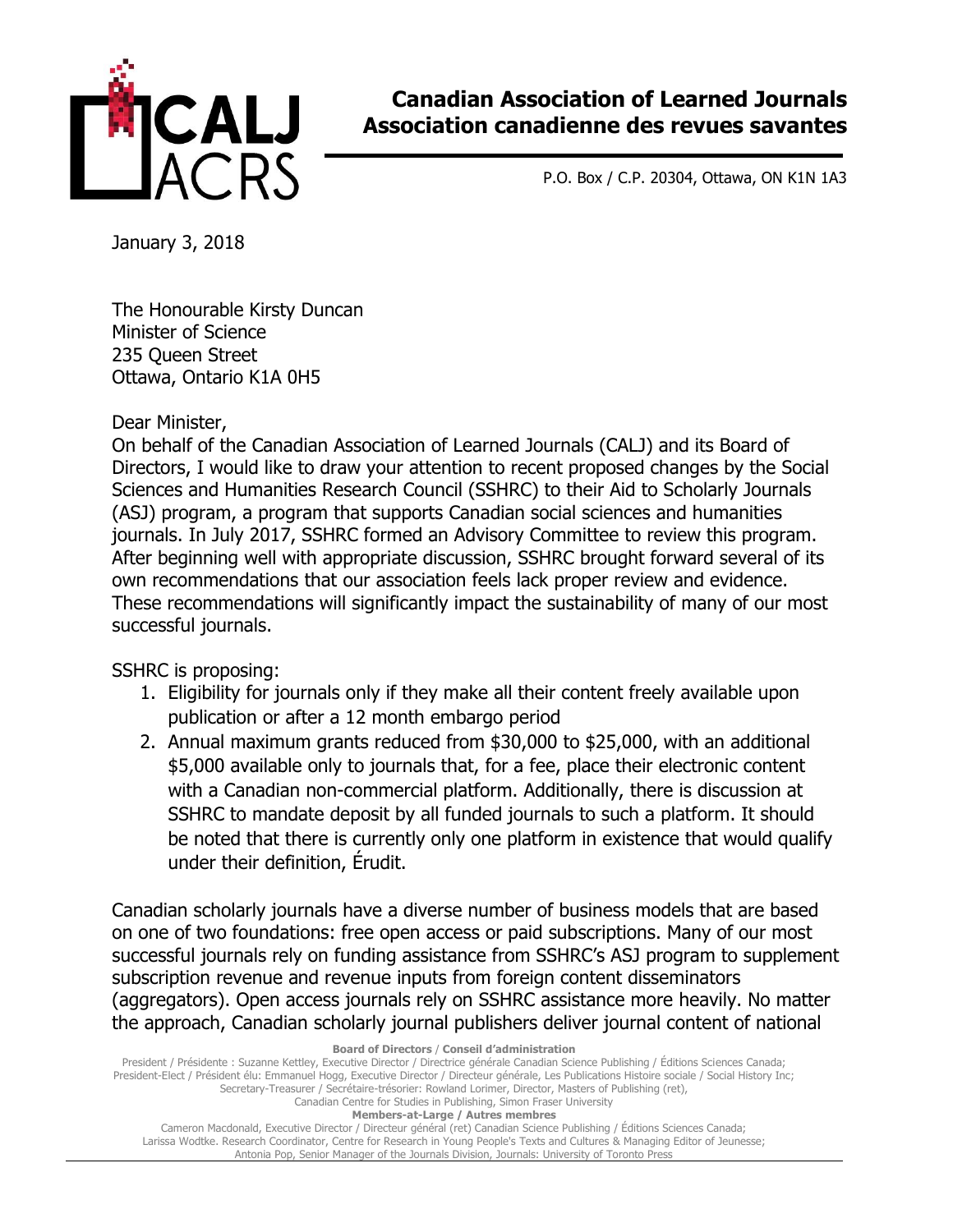importance efficiently, effectively and at a substantially lower price than the large foreign commercial journal publishers.

Our concerns about these new funding recommendations include:

- 1. The lack of evidence that the proposed changes will positively impact research dissemination and usage.
- 2. The lack of evidence that the proposed changes will not negatively impact the leading, long-standing, highly respected and effective Canadian journals that lead the country in the dissemination of ground-breaking research.
- 3. SSHRC's use of the ASJ to redirect money from journals to support a specific aggregation platform that has not been proven to be competitive with international platforms. It should be noted that as SSHRC is making this proposal another nationally funded platform, Pubmed Central Canada, has announced that it will be taken offline permanently citing low usage and prohibitive cost in time and resources to upgrade the system.
- 4. An increased dependence of journals on grants, as the imposition of a specific platform and an open access business model will negatively affect existing revenues generated from outside Canada; this will have the worst impact on long-standing, respected, high-usage, subscription-based journals.
- 5. The likelihood that Canada's strongest journals will forego SSHRC funding in favour of partnering with large established foreign commercial publishers to ensure international circulation and increased earned revenue. This will result in jobs moving out of Canada and increased costs to Canadian libraries by means of subscription fee increases. Overall, we may very well see more Canadian research behind high pay walls than we do now.
- 6. The likelihood that journals will charge authors "article processing fees" of several hundreds or thousands of dollars to make up for lost funding and/or lost international revenues. This is particularly difficult for social science and humanities scholars who do not receive research funding to pay these processing fees.
- 7. SSHRC's imposing open access for all journal content when the ASJ only funds research articles.
- 8. SSHRC's moving beyond the current TriAgency open access guidelines established for researchers in that they will not recognize journal compliance through the deposit of "peer-reviewed manuscript[s] into an institutional or disciplinary repository that will make the manuscript freely accessible within 12 months of publication".

CALJ and its members feel that without a proper review, the proposed changes to SSHRC's ASJ program may lead to unintended consequences and negatively affect the well-being of Canada's social sciences and humanities journals. CALJ encourages SSHRC